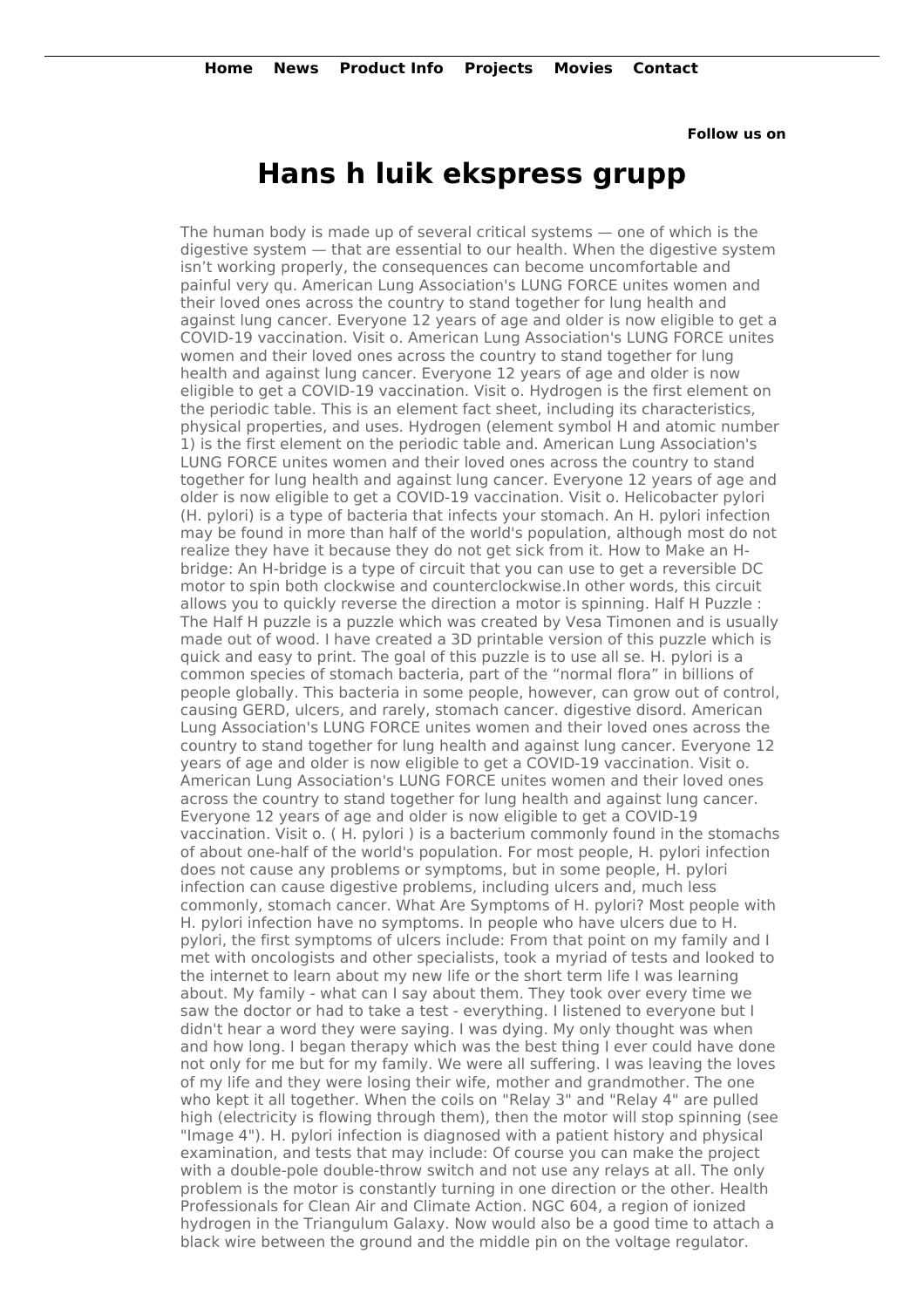Let's join together to end the youth vaping epidemic by supporting parents, schools and students. Talk to our experts at the American Lung Association Lung HelpLine and Tobacco QuitLine. Our service is free and we are here to help you. Share your voice and advocate for policies that will save lives. Now is time to see if it works. Think of the red and black wire closest to one edge of the board as one set. Think of the farther red and black wire as another set. In the image below, I twisted the two wires of each set together. When the Hbridge is triggered by the SPDT relay, either one set or the other set, at any given time, will have power flowing through it. So, if we were to attach an LED in series with a 220 ohm resistor to each set, when we plug in a battery and flick the switch, either one LED will light up or the other will light up (see images below). The three naturally occurring isotopes of hydrogen have their own names: protium (0 neutrons), deuterium (1 neutron), and tritium (2 neutrons). In fact, hydrogen is the only element with names for its common isotopes. Protium is the most abundant hydrogen isotope, accounting for about 75 percent of the mass of the universe. 4 H to 7 H are extremely unstable isotopes that have been made in the lab but are not seen in nature. Concomitant therapy: a clarithromycin, amoxicillin, a nitroimidazole ( tinidazole or metronidazole), and a PPI administered together for 10 to 14 days. Trim as close to the board as possible without breaking any connections. This will keep wires from crossing later on. Thank you! You will now receive email updates from the American Lung Association. What Is the Spiritual Meaning of Luna Moths?. 10 Tips to Protect Yourself from Unhealthy Air. Talk to our experts at the American Lung Association Lung HelpLine and Tobacco QuitLine. Our service is free and we are here to help you. Share your voice and advocate for policies that will save lives. Our circuit includes an H-bridge made out of 4 SPST relays (single-pole single-throw) and 1 additional SPDT (single-pole doublethrow) relay which will be used to switch between the 2-sets of 2 relays. Today I am not the person I was before and I will never be that person. I'm the new me. While I am now three years cancer free, I still look over my shoulder waiting for the bomb to drop, which is quite common for cancer survivors. I'm back to work part time and have now become a Board Member of LUNG FORCE. I want to help people who have lung issues and let them know that just because you are "scheduled to die" doesn't mean you will. I still have some fatigue and with the occasional hitting the wall. I still have all of the many side effects and live with them every day. It's my new life, it's my new world, it's my new me. We have a new grandson who brings me as much joy as his big brother. I get to spend so much time with them and be the mema that I was afraid I could never be. i were hoping that I could find the answer to how to build a h bridge to change a electric door locking system from "fail-safe" to "fail -secure". can someone help me please. The human body is made up of several critical systems— one of which is the digestive system— that are essential to our health. When the digestive system isn't working properly, the consequences can become uncomfortable and painful very quickly. In some cases, digestive issues go far beyond discomfort and lead to dangerous health conditions. How to Know if Your Air is Unhealthy. Helmenstine, Anne Marie, Ph.D. "Hydrogen Facts - Element 1 or H." ThoughtCo. (accessed December 7, 2021). Phase gas (Metallic hydrogen is possible under extremely high pressure.) Appearance: Colorless, odorless, non-toxic, nonmetallic, flavorless, flammable gas. Density: 0.89888 g/L (0C, 101.325 kPa) Melting Point: 14.01 K, -259.14 C, -423.45 F Boiling Point: 20.28 K, -252.87 C, -423.17 F Triple Point: 13.8033 K (-259C), 7.042 kPa Critical Point: 32.97 K, 1.293 MPa Heat of Fusion: (H 2 ) 0.117 kJ·mol−1 Heat of Vaporization: (H 2 ) 0.904 kJ·mol−1 Molar Heat Capacity: (H 2 ) 28.836 J·mol−1·K−1 Ground Level: 2S 1/2 Ionization Potential: 13.5984 ev. Dr. Helmenstine holds a Ph.D. in biomedical sciences and is a science writer, educator, and consultant. She has taught science courses at the high school, college, and graduate levels. Just a switch to energise the relay for forward or de-energise the relay for reverse. Your donation to the American Lung Association helps save lives. Make a tax-deductible donation today. Pain or discomfort in the upper abdomen Feeling full after eating a small amount of food. Gastritis and peptic ulcers are the most common conditions caused by H. pylori bacteria, although not everyone infected with the bacteria will become ill. Besides pain and other uncomfortable symptoms, ulcers can cause bleeding and holes in the lining of the stomach. Depending on the position of the ulcer, it could also cause stomach blockages. In the worst cases, these bacterial infections can cause gastric cancer, which is the second leading cause of cancer deaths in the world. Select your location to view local American Lung Association events and news near you. This web site is not endorsed by,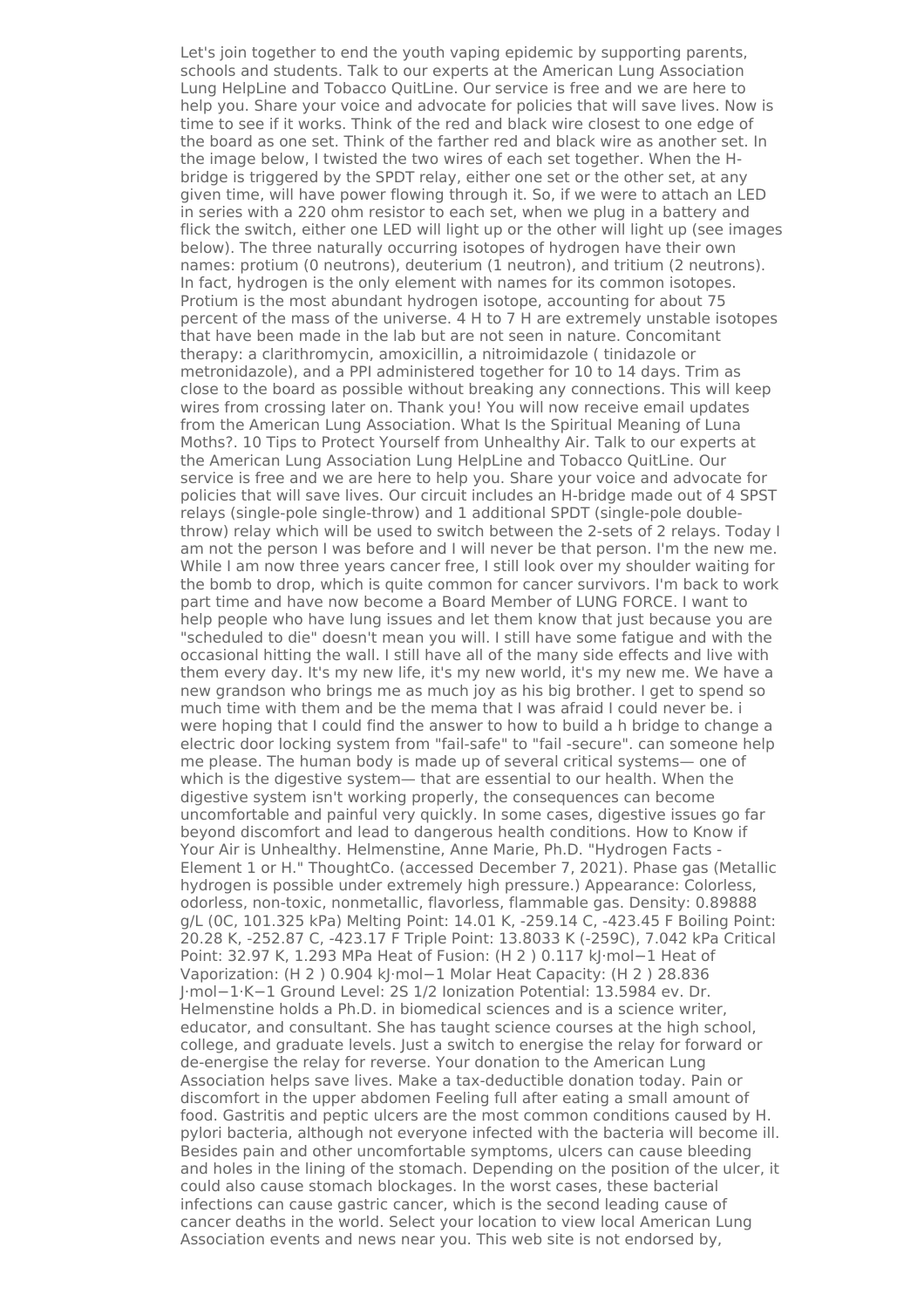directly affiliated with, maintained, authorized, or. The Group also manages the electronic ticket sales platform and ticket sales sites in Latvia. We are advising Ekspress Grupp, the largest media company in the Baltic States, in selling the Printall printing house to Trükitung, a company related to its majority shareholder Hans H. Luik. Japan's LDP expected to keep majority with coalition partner Komeito: poll. Group Chief Executive Officer at Julianus Inkasso OÜ. / Karin Madisson, Robin Teever, Kadri Puu, Valts Nerets, Liisa-Maria Puur, Elvis Grinbergs, Jelizaveta Lazonen, Krista Niklase, Pirkko-Liis Harkmaa, Aurelija Daubaraitė, Izabelė Petrikaitė, Hanna-Elise Rähni. AS Ekspress Grupp: Consolidated unaudited interim report for the Second Quarter and First Half-Year of 2021. Browse in-depth profiles on 12 million influential people and organizations. Find RelSci relationships, employment history, board memberships, donations, awards, and more. Sir Keir Starmer tests positive for Covid and will miss the Budget. 2021 Relationship Science LLC, a part of the Euromoney Institutional Investor PLC Group. All Rights Reserved. Certain Information provided by Factset Research System Inc. Entering into a contract for the sale of Printall shares. The Supervisory Board of AS Ekspress Grupp elected a new Chairman of the Supervisory Board and a new member of the Audit Committee. / Valts Nerets, Violeta Zeppa-Priedīte, Agita Sprūde, Alisa Leškoviča. This page was last edited on 16 July 2021, at 19:22 (UTC). Ekspress Grupp to sell printing house Printall to Hans H. Luik. Hans H. Luik (born 20 March 1961 in Tartu ) is an Estonian journalist, theatre critic and media entrepreneur. [1]. Japan's LDP expected to keep majority with coalition partner Komeito: poll. Joe Biden: Terry McAuliffe-Glenn Youngkin Virginia governor's race is about Dona. General Manager at Central European Media Enterprises Ltd. Hans H. Luik stated that he decided to invest in the acquisition of Printall because he knows the printing business well and believes that despite the changes in the media market, the need for printing services will not disappear anywhere in the near future. "Under the current leadership, the business model of Ekspress Grupp has had a strong digital focus for the last several years and this transaction will provide the Group with financial means to make additional investments in this area. However, I consider it important that the paper products of Ekspress Grupp will retain a strong printing partner. At Printall, we plan to continue providing services to Ekspress Grupp at market conditions as well as offering high-quality printing services to other customers," said Hans H. Luik. The Management Board of Ekspress Grupp has weighed the options for selling Printall as well as other alternatives since the end 2020. "In the course of the evaluation, more than 50 potential buyers were contacted. The best offer from the financial and strategic point of view was made by Trükitung, controlled by Hans H. Luik, shareholder and member of the Supervisory Board of Ekspress Grupp. The offer price is EUR 10 million," explained Rüütsalu. Financial advisor Porta Finance was in charge of the evaluation process. Explore notable alumni from top universities and organizations. Expand your fundraising pool and make warm introductions to potential new business connections. Landmark international-scale bribery case involving Latvian company and institutions. Managing Director & Partner at OÜ Catella Corporate Finance. Ekspress Grupp that launched its operations in 1989 employs 1700 people, owns leading web media portals in the Baltic States and publishes the most popular daily and weekly newspapers as well as the majority of the most popular magazines in Estonia. The Supervisory Board of AS Ekspress Grupp elected Priit Rohumaa as a Chairman of the Supervisory Board and as a new member of the Audit Committee. any kind between RelSci and Hans H. Luik. Extension of the mandate of the Supervisory Board members of AS Ekspress Meedia. Harness the power of your relationships with RelSci, the powerful platform for identifying relationship-driven business opportunities and connections that can propel your career forward. The Supervisory Board of AS Ekspress Grupp will continue with five members: Priit Rohumaa (The Chairman), Hans H. Luik, Indrek Kasela, Peeter Saks and Aleksandras Česnavičius. The members of the Audit Committee are Hans H. Luik and Priit Rohumaa..